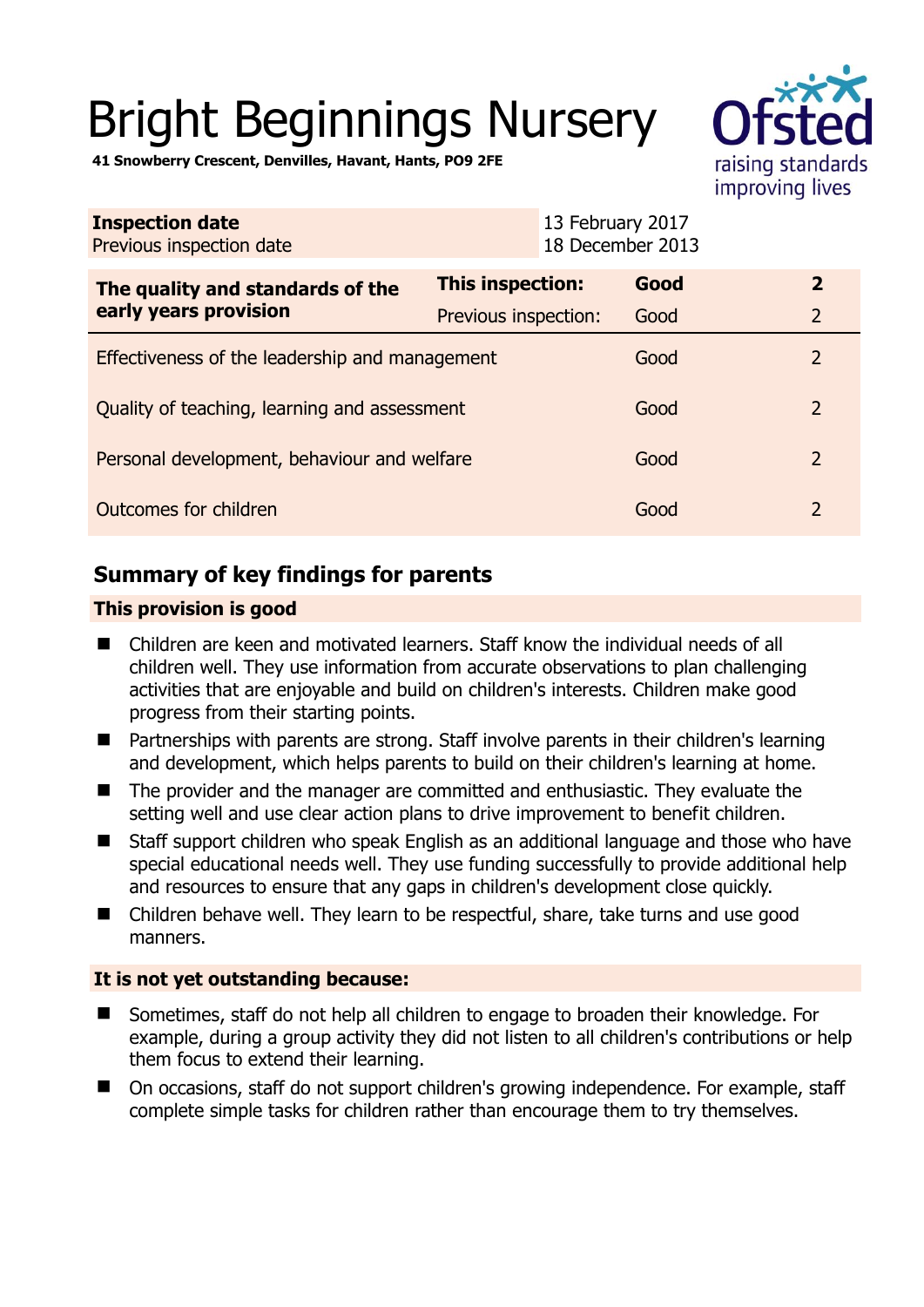# **What the setting needs to do to improve further**

## **To further improve the quality of the early years provision the provider should:**

- reshape activities to take account of all children's contributions and concentration levels to help them focus, engage and build on their learning
- encourage children to manage some tasks themselves to build on their developing independence.

#### **Inspection activities**

- The inspector observed the quality of teaching during activities and assessed children's learning.
- The inspector completed a joint observation with the manager.
- The inspector had discussions with the provider, manager and staff. She looked at relevant documentation, such as self-evaluation and evidence of the suitability of staff.
- $\blacksquare$  The inspector took the views of parents into account.

#### **Inspector**

Clare Leake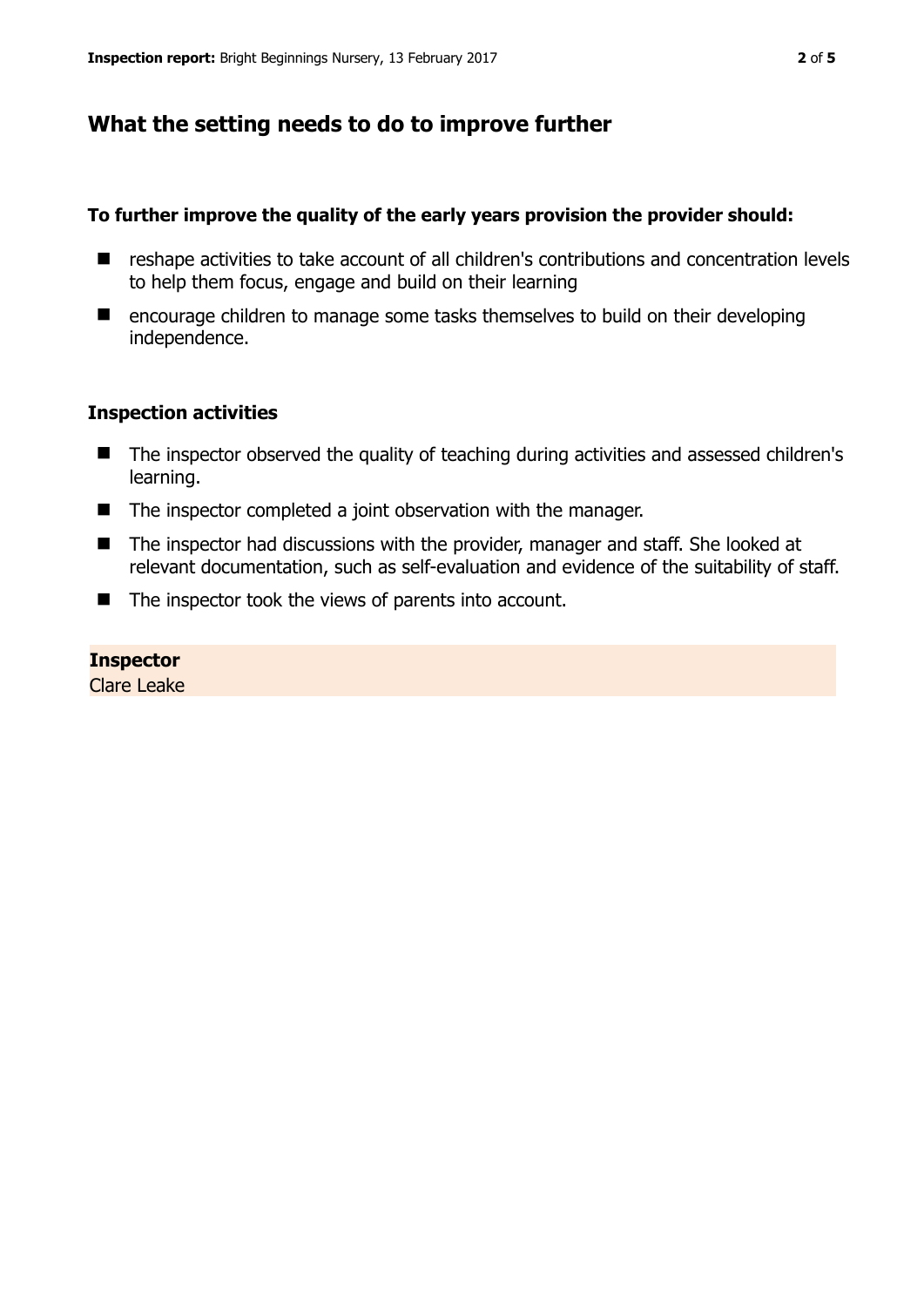# **Inspection findings**

## **Effectiveness of the leadership and management is good**

Safeguarding is effective. The provider and manager ensure that staff attend child protection training, recognise the signs that may indicate concerns about a child and know how to report these to protect their welfare. The provider and manager use rigorous recruitment procedures and check thoroughly that staff remain suitable to work with children. They observe staff practice to identify their training needs and encourage professional development. For example, recent training about inclusion for all children has helped staff to develop the learning experiences for children to teach them to value and respect each other's cultural backgrounds.

# **Quality of teaching, learning and assessment is good**

Staff's speedy identification of children's starting points when they first attend helps them to support children's progress effectively from the outset. Staff monitor children's progress well and encourage parents to share their children's achievements at home. Staff use what they know about children's development to plan effectively for their next steps in learning. Staff support children's communication and language skills well. For example, they engage children in conversations, read stories and sing songs together. Staff build on children's mathematical development well. They teach children about shape and number in enjoyable ways. For example, children learn how to draw shapes and numbers with chalks on the outdoor paving.

## **Personal development, behaviour and welfare are good**

Staff give children lots of praise and support their growing confidence effectively. Staff are good role models for children and they teach children to play cooperatively together. For example, they encourage children to use their imaginations to put out a pretend fire with 'really big flames'. Children run around with enthusiasm gathering materials to put out the fire, such as mud and water. Staff encourage children to develop positive attitudes to one another. For example, children learn about the different festivals they each celebrate, and they learn about other cultures, including the foods and traditional clothing.

## **Outcomes for children are good**

Children make good progress from their starting points. They recognise numbers and learn to count accurately. Children develop good early writing and reading skills. They develop the social skills that help them to get along with others. Children are good friends and clearly enjoy each other's company and work well together. Children learn a range of skills that prepare them for future learning, such as starting school.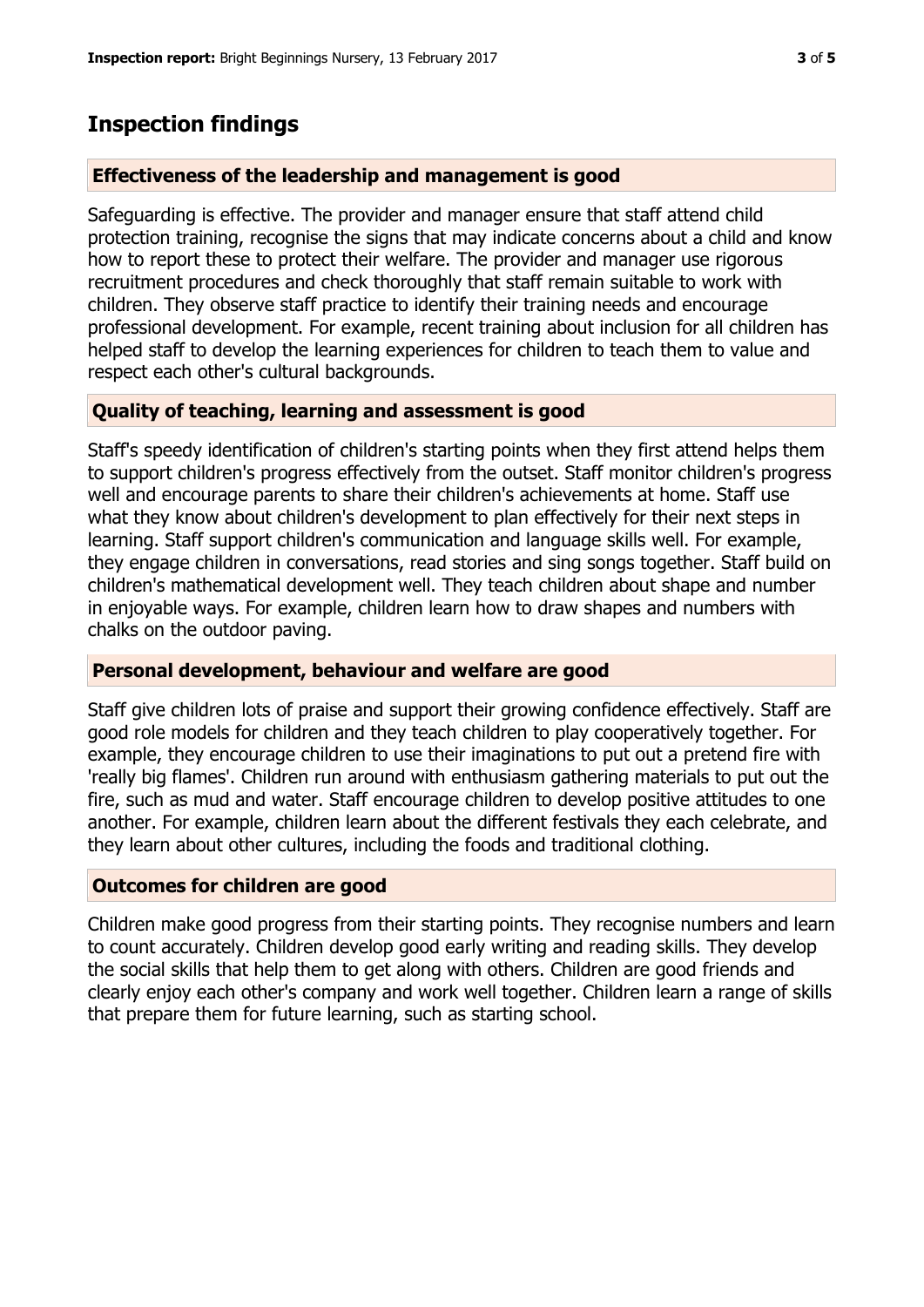# **Setting details**

| Unique reference number                             | EY393698                                               |  |
|-----------------------------------------------------|--------------------------------------------------------|--|
| <b>Local authority</b>                              | Hampshire                                              |  |
| <b>Inspection number</b>                            | 1062281                                                |  |
| <b>Type of provision</b>                            | Full-time provision                                    |  |
| Day care type                                       | Childcare - Non-Domestic                               |  |
| <b>Registers</b>                                    | Early Years Register, Compulsory Childcare<br>Register |  |
| <b>Age range of children</b>                        | $0 - 4$                                                |  |
| <b>Total number of places</b>                       | 40                                                     |  |
| Number of children on roll                          | 67                                                     |  |
| Name of registered person                           | <b>Bright Beginnings Nursery Limited</b>               |  |
| <b>Registered person unique</b><br>reference number | RP909322                                               |  |
| Date of previous inspection                         | 18 December 2013                                       |  |
| <b>Telephone number</b>                             | 02392450758                                            |  |

Bright Beginnings Nursery Limited registered in 2009. It is situated in Denvilles in Havant, Hampshire. The nursery is open each weekday from 8am to 6pm for 50 weeks of the year. The nursery receives funding for free early education to children aged two, three and four years. There are 14 staff. Of these, 10 hold an early years qualification at level 3, and two hold an early years qualification at level 2.

This inspection was carried out by Ofsted under sections 49 and 50 of the Childcare Act 2006 on the quality and standards of provision that is registered on the Early Years Register. The registered person must ensure that this provision complies with the statutory framework for children's learning, development and care, known as the early years foundation stage.

Any complaints about the inspection or the report should be made following the procedures set out in the guidance 'Complaints procedure: raising concerns and making complaints about Ofsted', which is available from Ofsted's website: www.gov.uk/government/organisations/ofsted. If you would like Ofsted to send you a copy of the guidance, please telephone 0300 123 4234, or email enquiries@ofsted.gov.uk.